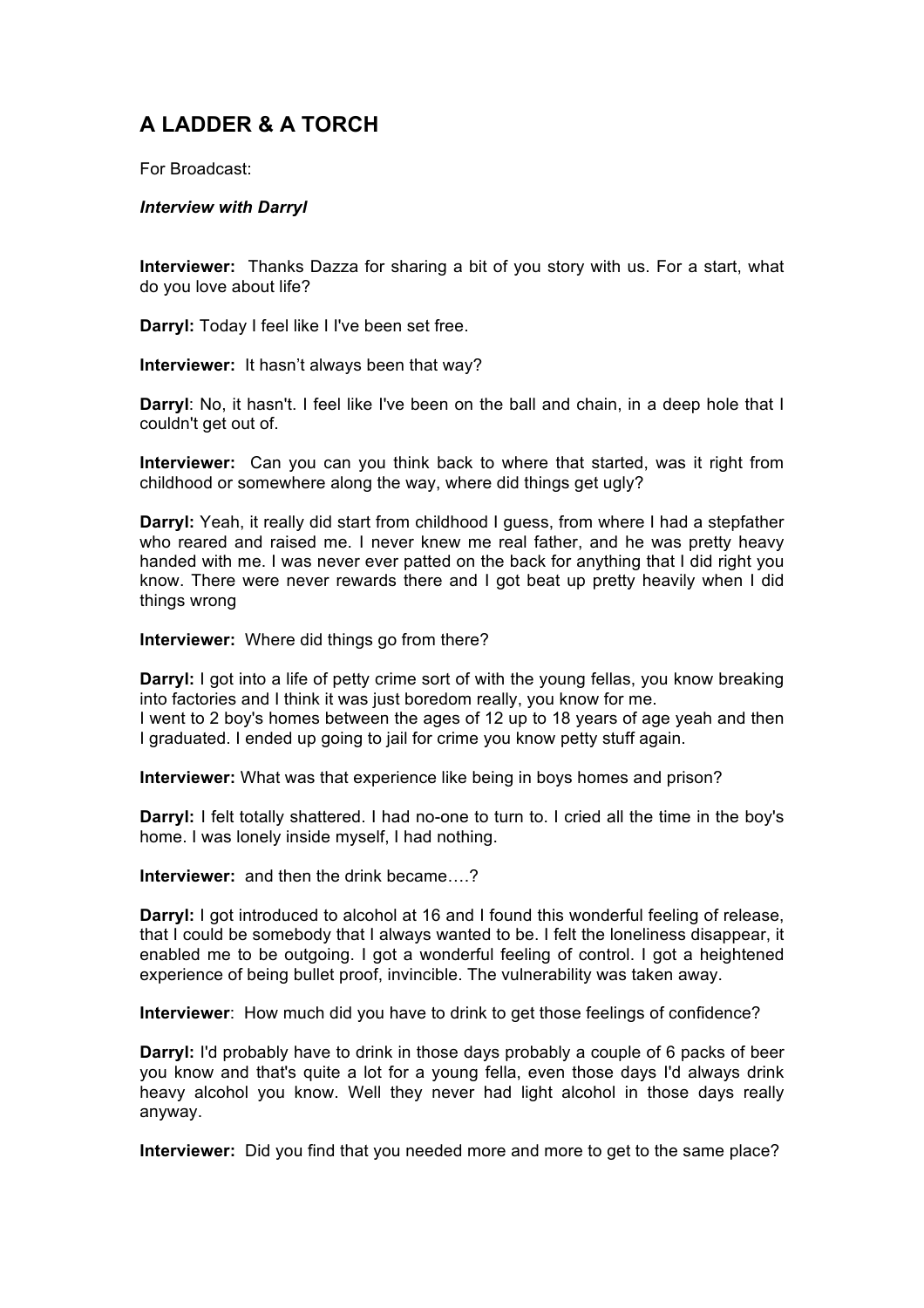**Darryl:** Yes I did, and that's where I found that I couldn't control it. I started to obliviate myself and I got to the stage of drunken stupors and I didn't really know what I was doing. I'd be talking and communicating with people but when I was asked the next morning "do you know what you got up to last night?" I couldn't remember nothing.

**Interviewer**: Was there a point in time when you started to realise that the thing it was doing good for you back at the start, when it stopped you feeling lonely and gave you confidence, at what point did that change?

**Darryl:** I started to realise that I couldn't be like the bloke next to me would have 3 or 4 beers and put it down. I looked at it this way, my 90 percent good times and 10 percent bad times that most of us experience did a full circle on me, and it became 90 percent bad times and only 10 percent good times. I had disastrous relationships, all through alcohol. They were there one minute and gone the next. I also got introduced to making home brew and for me with an alcohol problem and being a person who couldn't put it down, well I spiralled out of control. That's where I stood on the land mine and everything exploded in me face.

**Interviewer:** So how is it that we're talking to you today?

**Darryl:** Well what happened to me was my boss pointed out that he thought that I was an alcoholic. I didn't like that word at all you know, very uncomfortable with that word, but I was relying on the alcohol I could not function without alcohol. I couldn't even put it down for a day, you know I was totally powerless and I came to the conclusion that something had to be done so my boss took me off to a couple of detox units. I failed miserably when I got out of there. I picked up the drink again and finally what did it for me, I found myself in a straight jacket in a mental health unit with Cleveland hospital. It was there that I made a decision that I needed to do a long term programme.

At the same time another thing had happened to me. I woke up one morning and I was bright yellow. My stomach was way out here, my ankles were ballooned up and my liver was failing. I went and had a liver biopsy and they said "In 3 months time, we are going to bury you, you're going to die." And I said but I'm gonna stop drinking, I'm going to rehab. They said "we know, but it's too late and no matter what you do now it doesn't matter, it's out of our control. You have 80 percent sclerosis of the liver and the Hepatitis C is eating the rest of your liver away. But I decided to carry on, I wouldn't give up there.

I decided to go a long term programme of rehab. I went into that programme and the worst part about it was for me I was an atheist, you know. I had no belief in god. And it was a spiritual programme in a Salvation Army run rehab. Anyway I faked it that I knew God. It was a 43 week programme and I'd done 33 weeks. I had ten weeks to go and I got back on the drink and was kicked out of rehab for being on the drink. Zero tolerance. I stayed out for 6 weeks and I drank twice as bad. I realised that it was over for me but I was still alive. I couldn't believe it. There was something absolutely in my path that I was still alive.

I went back to rehab 6 weeks later. They accepted me back on programme. I started the programme and the turning point of my life was basically that I was told I'd never make the programme and I said 'Why is that?' and they said "you need to find the higher power" and I said "Why's that?" and they said "well, no one has ever completely stayed sober and alcohol and drug free without a higher power, a god of their understanding." I said to them "That's not true, I know plenty of people who are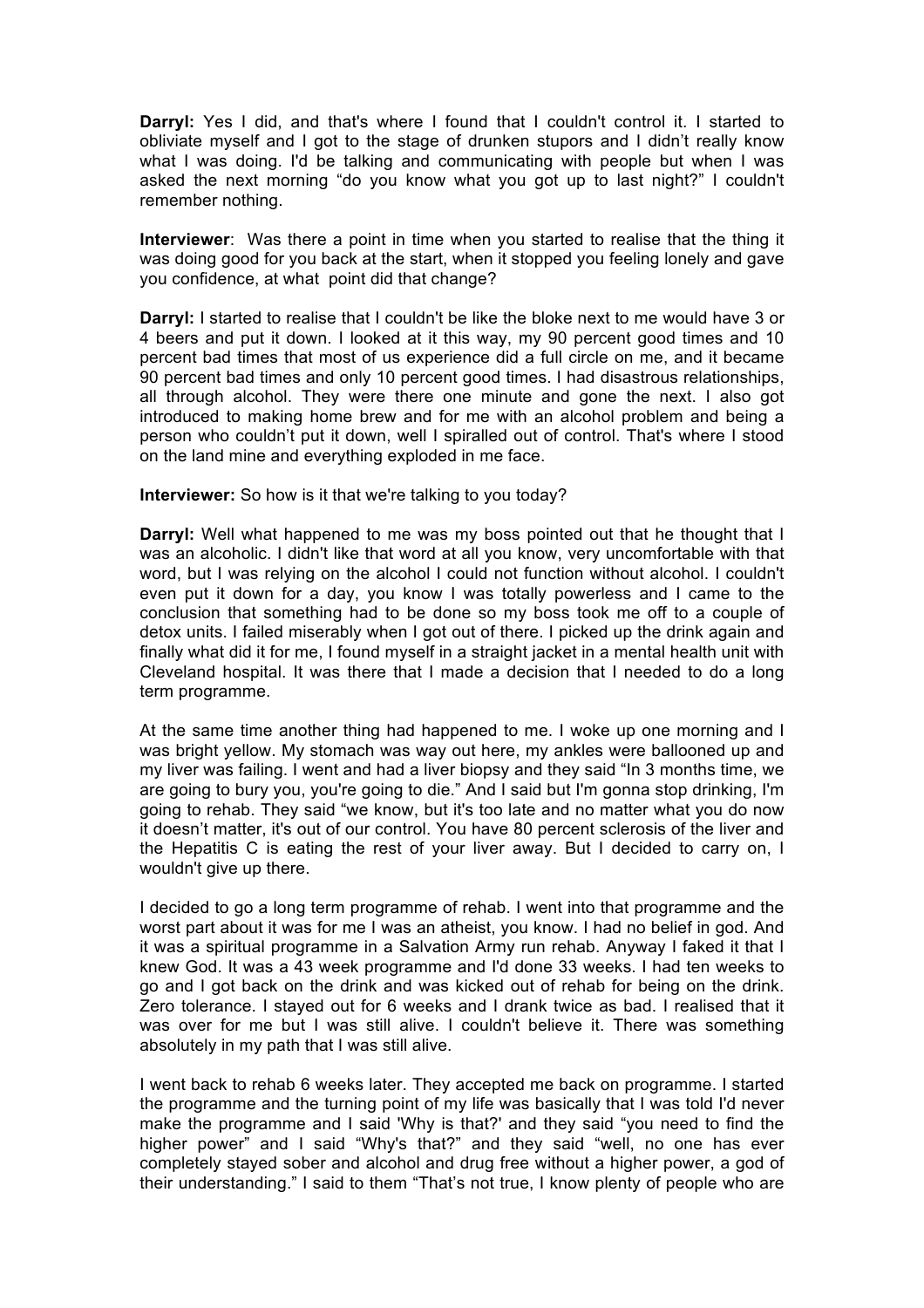in recovery without the higher power" And they said "name someone." I couldn't name anyone.

I knew that I had to find a higher power, a God of my understanding. Now I've only ever believed in things that I could see. And that was very hard for me there. So I thought what do people do and I thought they pray. So I thought well I'll become willing to have a go at this. I'll go and pray. I'll pray for one thing only and I prayed. I remember laying in bed then saying God, if you're for real, I said can you help me get off the grog. I said lift the compulsion, desires and cravings from me. If you're there. Show me. And that's all I prayed for and I was praying and praying and I just didn't feel like anything was working and I believe I had a gift come to me this one night when I was sitting down and I call it the gift of a self awareness. I had this awareness that I hadn't been fighting the alcohol. Something had changed. It had been lifted off me and I felt quite excited about it you know.

There was one case worker in there and guess what, he was a pastor. I didn't know these things were in place for me. This was God working. I talked to him and I said I believe something's changed in me, something's happened. And he said 'What do you think that is?' And I think I might have found a higher power, something's working for me. And he said "what do you believe your higher power is? And I didn't like the word God. I would never talk about God or anything like that and out of my mouth came the word I believe it's God. I couldn't believe I said that.

So what happened for me from there is I opened the door and became willing, and I surrendered and I handed my life over to the care of God and everyday it's just gotten better. The rewards of sobriety. My marriage is back on track, we've worked hard at it. I've been given my job back. I've been given my life back. My mother has even said to me in the last couple of years. "Welcome back son. I've got my real son back." I didn't know what she meant by that. And I realise now what it was. She had a wonderful loving son there as a young fella. Got introduced to drugs and alcohol and was totally taken away. She didn't know me. I was a total stranger. But she's seen through the actions of working that programme, the12 steps of recovery that I've been given my life back. And my praise is to God that what he's done in me that I couldn't do for myself and I humbly get on my knees sometimes and thank God for what he's done for me. And this is where it's brought me today. It's just been a wonderful experience for me and I call it transformation that the old Darrell is buried and this the new Darrell. I've got out of that hole. I've been given a ladder and a torch and it is great to be back in life again and living life on life's terms, because these days I know that I have battles like everyone else but I don't have to run back to the drink.

**Interviewer:** How old were you when you when you became sober

**Darryl:** Ah I was 56 and I guess on that testimony of how God works and praise him the lord, never been able to stay sober more than 3 months, next month on the 23rd of July, I will be 5 years clean and that is through the grace of God and that is God's grace to me because he's given me something that I really don't believe I deserved at the time. But today I know God heaps his love on me so yeah I think it's great mate.

**Interviewer:** That's awesome! So yeah you feel like because of that childhood you had, where you were beaten and didn't feel you were worth anything, have you managed to deal with those because I guess they were what drove you to drink in the first place?